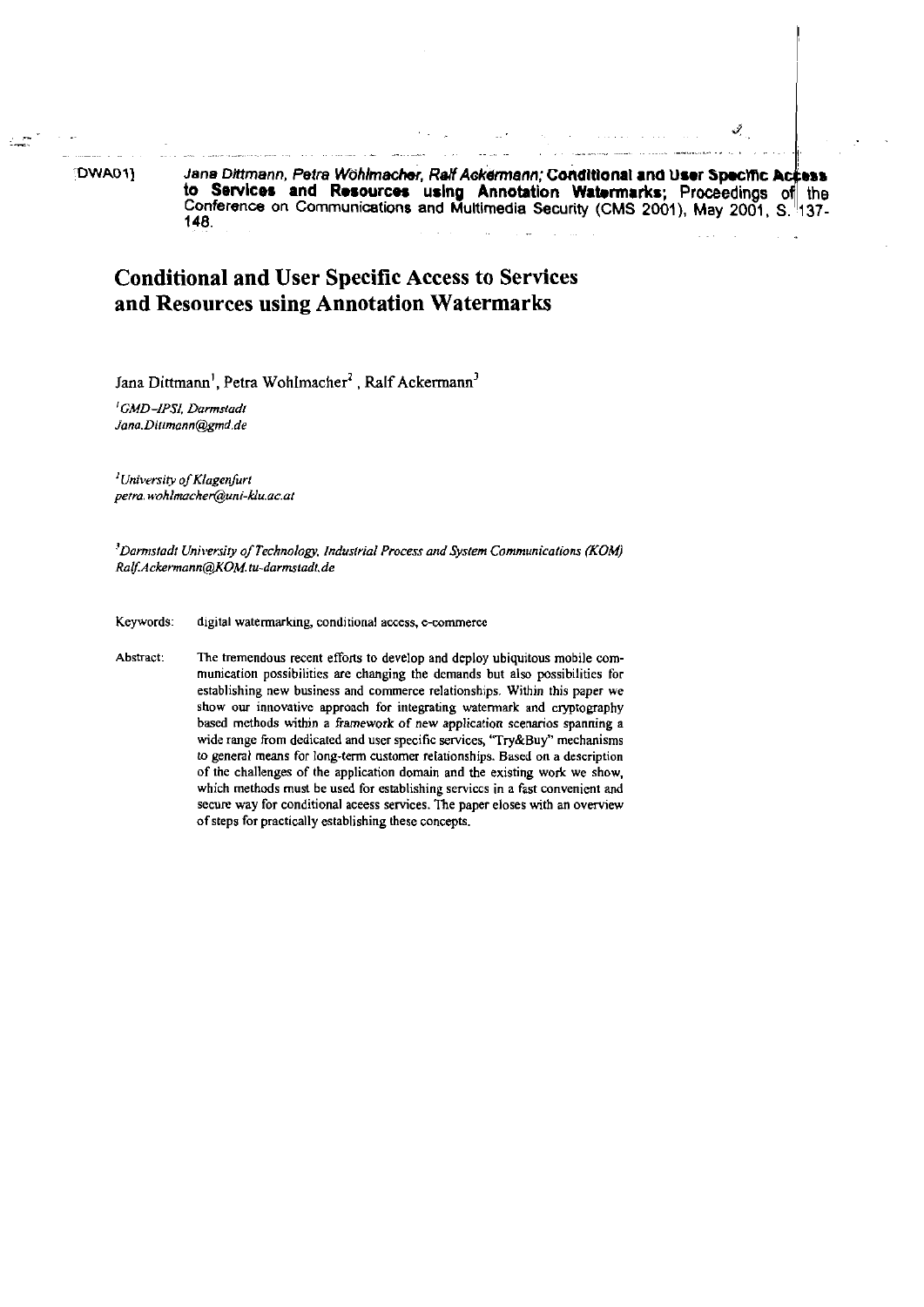#### **1. INTRODUCTION**

Nowadays, multimedia Systems are increasingly used. Capturing, storing, editing. rctouching, printing, copying, and transmitting high quality colored images has become lucrative business, as well as one focus of national and international research institutions and organizations. With all this new and powerful imaging technology, unfortunately digital data can easily be manipulated and multiplied without information loss. To prevent the production of unauthorized copies, misuse, and theft of material, beside legal regulations mainly security solutions are required to provide control mechanisms.

Digital watermarking combined with other (cryptographic) mechanisms allows to offer several security services today. Robust digital watermarking can be used to claim copyright protection by embedding authors, producers or customer information (known as copyright watemarks and fingerprint watermark). Fragile watermarking techniques address the recognition of manipulations, known as integrity watermarks. Beside securing copyrights and authenticity of digital data, watermarks are used to annotate the data and provide additional infomation to the users. Therefore, these watermarks are called annotation watemarks [DSKSOO].

Beside the security features of digital watermarks, the watermarking approaches facilitate additional value in electronic commerce. Printed documents annotated with watermarking information, allow to connect them with the digital world. For example, images of advertisements printed in newspapcrs may include annotation watermarks. Showing the image to a camera, the annotated image enables a direct and easy connection to the intemet Page of a dedicated company or vendor. This procedure is much easier and fastet than typing in an URL which is moreover error-prone and difficult to handle. Technical solutions for this scenario are already available, e.g., McdiaBridge [DigOl]. Furthemore, the embedded information can represent action descriptions to occur during retrieval of the watermark. This kind of annotation watermarks is also called active watermarks. For instance, with Digimarc MediaBridge, the watermark signal can be detected and read with a PC camera and the Digimarc MediaBndge rcadcr **(see** [DigOl]).

Using these features, added watermarks conveys much more infomation to the consumer than text or audio alone. And with the advent of such active digital watemrking, yet another level of information can be invisibly added to an image. This additional information remains dormant until the reader software detects it. The information can then be displayed, used to control the software or hardware that is processing the image, and used to obtain more information from the intemet. This dormant information gives the image intelligence; hence Digimarc have coined ihe term "smart image"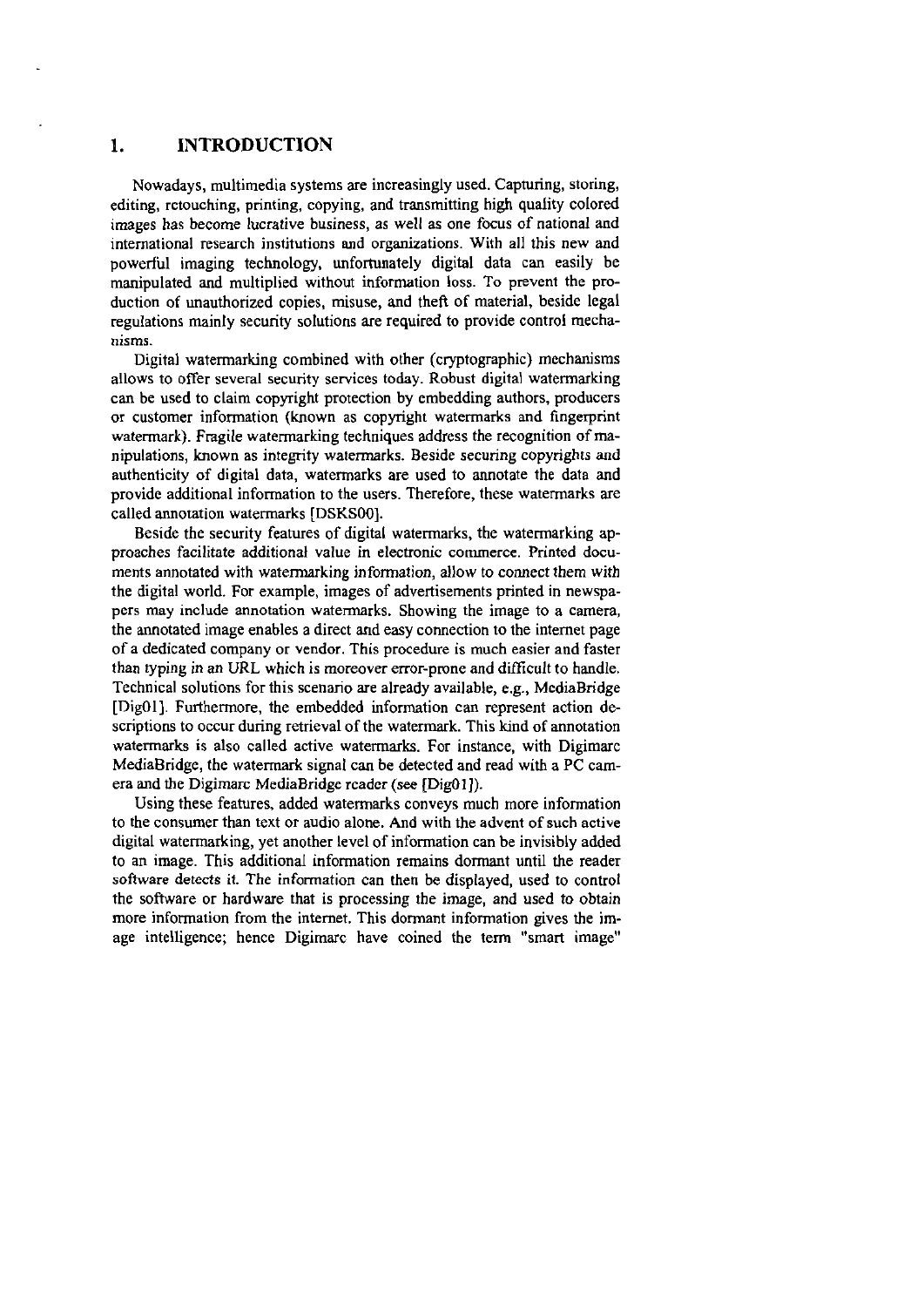[Ala00]. Annotation watermarks can bridge gaps between various media representations.

Beside these new applications for watermarks, there is another ongoing process that supports the increasing mobility of people. Particularly, the setup of UMTS-technology based networks form a hasis for the crowing of mobile business (M-Business) and especially mobile commerce (M-Commerce). Prognoses claim that in 2003 more than 1 billion people are going to use mobile phones. Additionally, further developments of personal digital assistant (PDA) together with appropriated security mechanisms are going to make them more suitable for mobile access to different networks. Both trends will lead to a high success for the M-Commerce sector.

Annotation watermarks are especially appropriated for M-Commerce, because they can easily support additional information which can be used for mobile access. Additionally, since annotation watennarks are available in a separate medium e.g. in a hard-copy version, they allow an easy way to get people paid for these additional information. But it is quite clear, that even unauthorized people owning a watennarked image, could **try** to get access to this information. Therefore. there is need for conditional access mechanisms. Thosc should combine annotation watermarks, strong cryptographic and online-communication mechanisms as provided by innovative equipment like WAP-Handies or networked PDAs.

In our paper we discuss new approaches to combine annotation watermark with additional security features to provide approaches for access control in M-Commerce applications. Our intention is to design a new conditional access mechanism combining amotation watermarks with cryptographical mechanisms. Initially, in the next section we descnbe important aspects of M-Commerce. In section 3 we give example scenarios that use annotation watermarks for access control strategies. In section 4 we discuss technical solutions together with cryptographic issues and possible attacks. Finally, we give conclusions and point out some future work.

# **2. ASPECTS OF M-COMMERCE**

Traditional economy is under a rapid development and change at the moment in order to adapt to the needs of global markets and an evolving information and knowledge society. This results from a number of factors including the development of new communication devices and their general availability at relatively low prices, the ongoing deployment of new communication networks (such as GPRS or UMTS) that Start to ensure a general network connectivity as well as from the evolving uses of the internet for both identifying products and offers as well as for purchasing those. That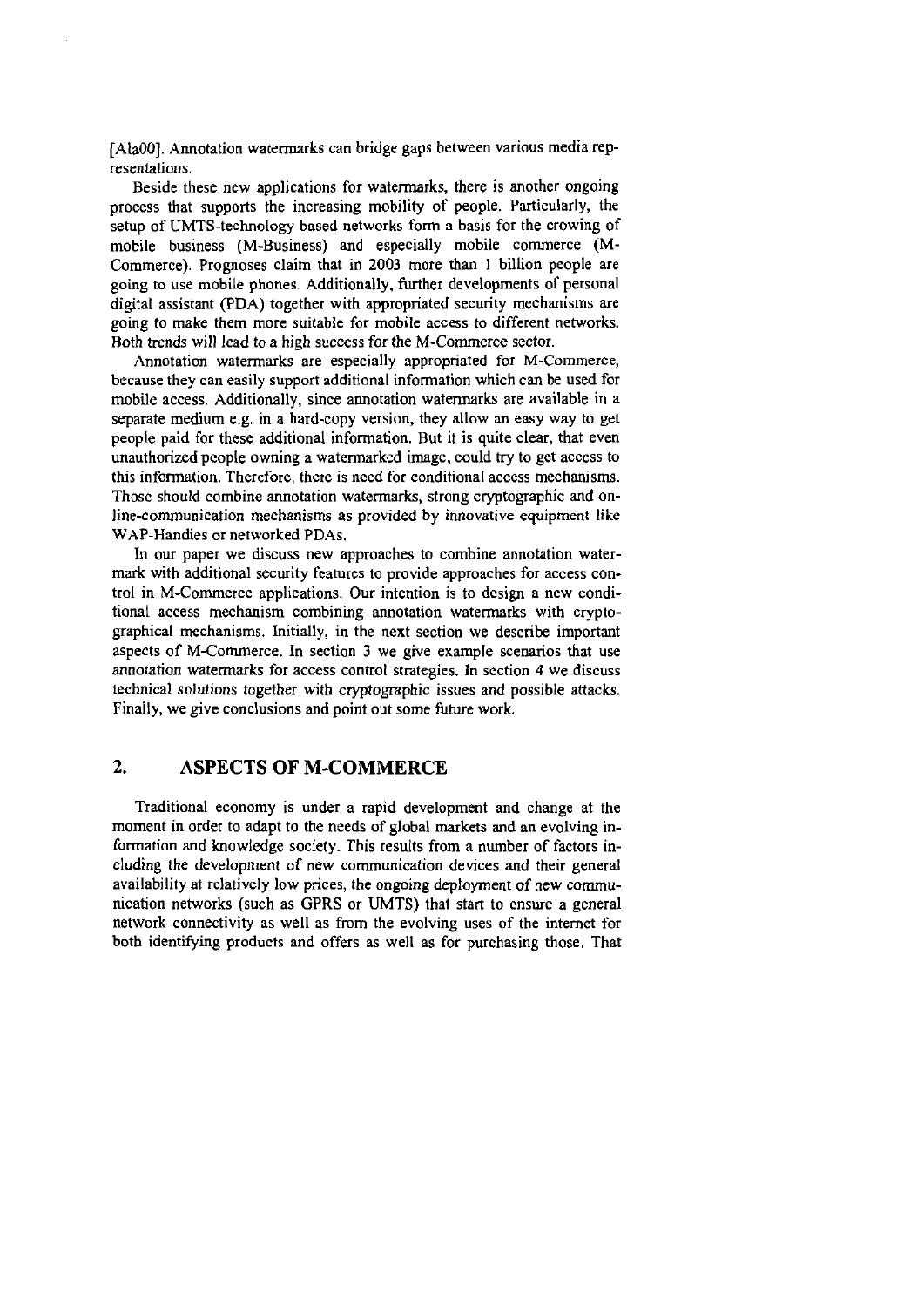leads to a new innovative kind of business and communication relationships that we describe as M(obile) Commerce.

The current mechanisms usually try to map existing procedures such as (search, order and buy a product) to the new (networked advertising and purchasing) channels and thus do not exploit all the potential benefits.

We give a definition of the area of and the characteristics that we have identified. In the conventional case (e.g. a customer buying a book) the product that he purchases is static. For both the customer (because he probably wants to receive updates, enhancements or just additional information to the item he has purchased) as well as for the producer or vendor of the item (who e.g. may want to sell more products or receive personalized infomation about the buyer), having a further interaction is very reasonable.

Though a number of possible ways for establishing such an ongoing relationship exist (think of a WWW page where new information is available for download or a kind of mailing or information list or a "push channel" that the customer is described to) which usually lack a fine granularity of identifying a particular partner and usually involve typing in a certain WWW address or filling out and sending a form. If the information how to do that is printed at the item itself without having an additional layer of indirection it may outdate and be incorrect very fast as well.

From those facts we can identify the following features that should be supported by a protocol framework appropriated for M-Commerce:

- placing individual information on an item should be possible at low cost, at a "late" (maybe just the selling) time within the production and selling process and regarding a fine granularity of distinguishing between customers, conditions and point of sale as well as price,
- the placement of the information should be as less obtrusive as possible though this requirement may be lowered under certain circumstances,
- retrieving and using the information should be easy and convenient for a user. Within the retrieval and usage process a flexibility (e.g. by means of an indirection step which gives) should be possible.
- since the mechanisms described above may influence a customers privacy (e.g. by having the means for tracking transactions and even user behavior) possible approaches have to regard this fact at an early design phase already. Legal regulations demand that a user should be aware of possible uses and must have a chance to actively influence or avoid them.

The application areas that we describe have a number of requirements that can not fully met using just conventional protocols. Especially they benefit from closing the existing gap between different media presentations and transport channels.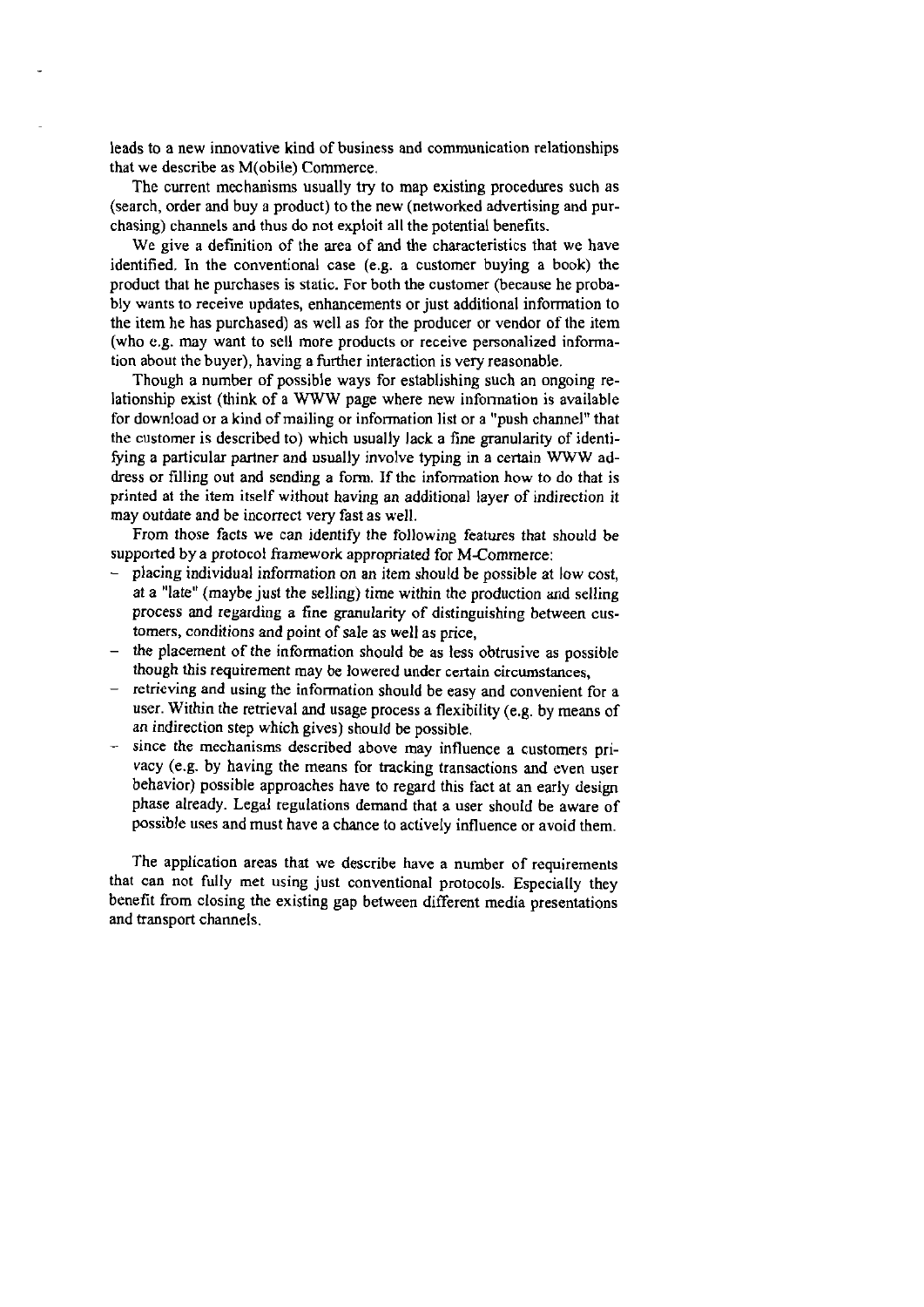#### **3. SCENARJOS USJNG ACCESS CONTROL**

Access control mechanisms provide solutions for M-Commerce provider to limit access to additional value services for paying or preferred customers. In this section we discuss example applications for access control using annotation watenarks: E-Book, Errata, Prepaid Services, Try&Buy, and Long Term Customer Relationships.

- 1. Buying Books: Barcode and possible combination with other characteristics detemine service. Buying books online or getting updates for them later on is a service that is very common meanwhile. A book holds a number of characteristics such as its ISBN that allow to identify it  $-$  but does that on a level that is not fine grain enough. By adding additional information via an annotation watemark to (e.g.) the printed barcode label there is a more flexible way to provide hidden information about the seller or the type of contract or price that was used or how to grant access to further information.
- I. Errata: Update service with annotation watenarks. For a large number of products (either electronic but conventional ones as well) it is necessary to update infomation such as configuration data, fimware or just to provide corrections to the content. In these cases it is quite desirable to provide individual services to a user that has already paid for that service or is willing to do so. In this case an (individual) annotation watemark can be used to uniquely identify both the item as well as the selling channels. Thus, it is easier to ensure that the correct infomation is delivered and only persons that are also meant to receive it may use the service.
- 2. Prepaid Services: Code activates service. The prepaid service scenario offer the possibility to embed codes as annotation watermark into the data. Only afier ordering an additional code, the additional service is activated and can be used.
- 3. Try&Buy: Partial access to annotations. Try&Buy mechanisms support authors, producers, resellers or content providers to allow evaluation of the data by potential customers. lnterested parties receive data in inferior quality first to evaluate and to venfy their intentions to buy the product. The data is not delivered in the original quality until the payment was done or until special conditions are fulfilled. Try&Buy transactions can be realized by **a** transparent encryption method.

Another method is to restrict the access to the annotation watermark. For instance instead of reducing the quality of the images, the access to the annotation watermark is limited. If the customer has paid, he receives access codes to the füll annotated data and the functionality.

4. Eong Term Customer Relationships: Counting usage and getting additional service. Annotation watermarks can be used to support long term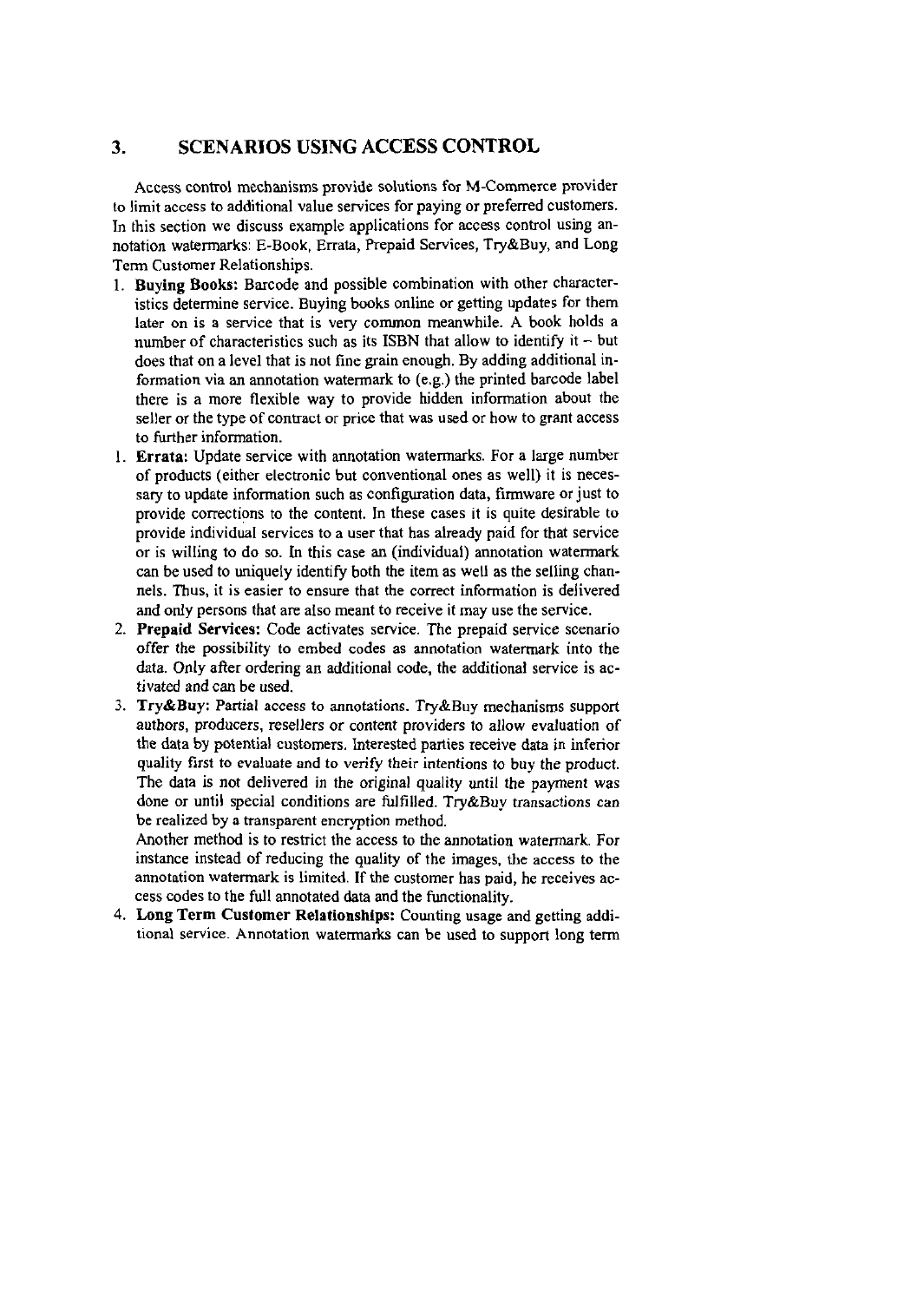customer relationships by using the watermarks like discount stamps. The issued annotation watermarks are counted and provide additional service depending on the amount of annotation watermarks the user can present.

#### **4. TECHNICAL SOLUTIONS**

All aforementioned scenarios together with their mechanisms do have in common, that they can (and usually must) rely on cryptographic support for a number of reasons. Annotation watermarks are particularly appropriated because they can not be forged sinee a specific (cryptographic) key is kept secret. Therefore, only the dedicated company owning the key is able to embed the watermark and also to remove the watcrmark information of an image. Additionally conceming images, the embedding of annotation watermarks can not be detected by human eyes and therefore, these watermarks do not effect the optical vision. Particularly, a costumer has an interest that the watermark is not damaged, lost or stolen, and thus, he will handle them carefully and take carc of them.

Because images including watennarks can be copied without information loss and hard copies can be given away to any other person than the legitimated owner, e.g. the buyer of a book, further mechanisms are needed. These mechanisms should prevent the misuse of information by not legitimated persons or at least make it more difficult to misuse it. However, the level of security depends mainly on the amount of money that is investigated for security mechanisms - but the cost of the mechanisms should not be higher than the cost of a damage that might be caused without seeurity mechanisms.

To provide conditional access for additional services or services for longer term customer relationships we use annotation watermarks and design four different strategies:

- Approach 1: Discount approach annotation watermark is used **as** discount stamp.
- Approach 2: Secret sharing approach annotation watermark is only accessible by combining several (shared) keys to get the information or additional service.
- Approach 3: Partial access approach annotation watermark is partly accessible and contains further protected information which is only accessible by combining severai (shared) kcys to get the information or additional servicc.
- Approach 4: Key watermark approach  $-$  annotation watermark is used as a key to get access to another annotation watcrmark.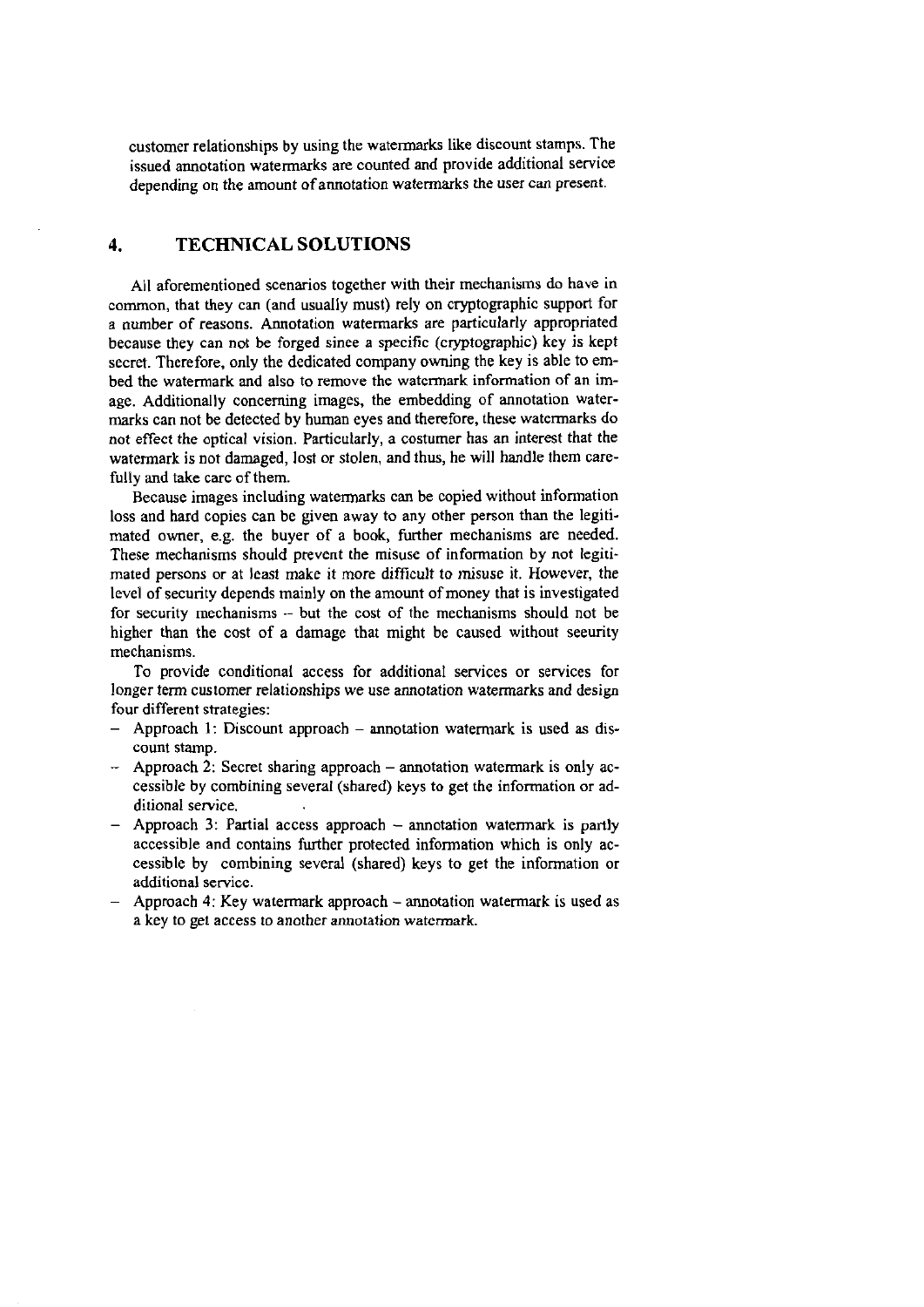Approach 1 can *be* solved by an application, which Counts the annotation watermarks registered by an user and provides the appropriate service depending on the accumulated discount stamps. Problems here are user identification and replay attacks. The annotation watemark needs to be designcd like a fingerprint watemark to get unique identification of customers. To avoid replay attacks or limit the multiple usages the application has to register the usage.

Figure 1 illustrates an example of the discount protocol. A user has collected several watermarked data, he can register his data with the discount stamps via a discounting server, which can also be a part of the shop system itself. In the figure, the discounting server is shown as an separate part to collect discount stamps from different shops which are valued in all shops. The server creates a login for the user (here we can also use pseudonyms) and registers the watermarks. The shop systems have access to the discounting server and can request the accumulated watermarks and determine the discount stamps to grant discounis.



Figure 1: Discount approach

Approach 2 can be solved by cryptographic mechanisms, described in section 3.1. The annotation watermark is only accessible when the user has collected all necessaty shared keys or even a specific number of them. Figure 2 illustrates the secret sharing approach. The user retrieves several keys from other or the same party, which allows to access the annotation watermark. In the figure, he stores the partial keys in a key database locally. Only the annotation watermarking algorithm knows how to use the shared keys within a dedicated secret sharing scheme.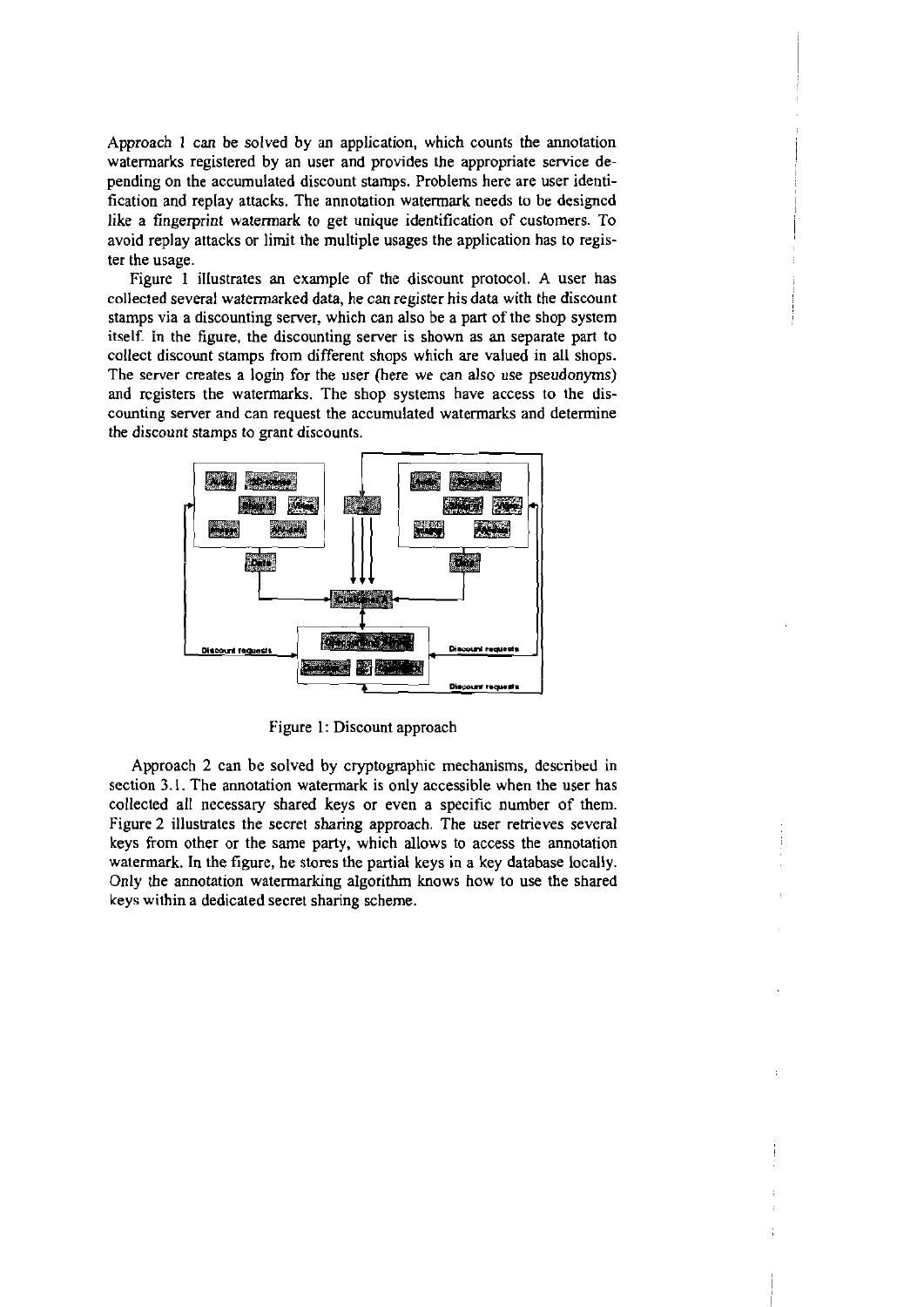

Figure 2: Secret sharing approach

In approach 3, the annotation watermark contains two parts: part  $1$  is fully accessible and part 2 is protected by one or more keys. Thus, approach 3 is a combination of a general accessible annotation watermark and approach 2. Figure 3 illustrates how the user can get access to the water-mark. mark. - -~ 7 ,-.P ~ 7



Figure 3: Partial access approach

In approach 4, the annotation watermark itself is used as a key for another amotation waterrnark, that contains e.g. the service for the costumer. The key can represent e.g. infomation for the annotation waterrnarking algorithm how to retrieve the watermarking from specific **data.** This kind of annotation watemark can be used in approach 2 or 3 to provide the neces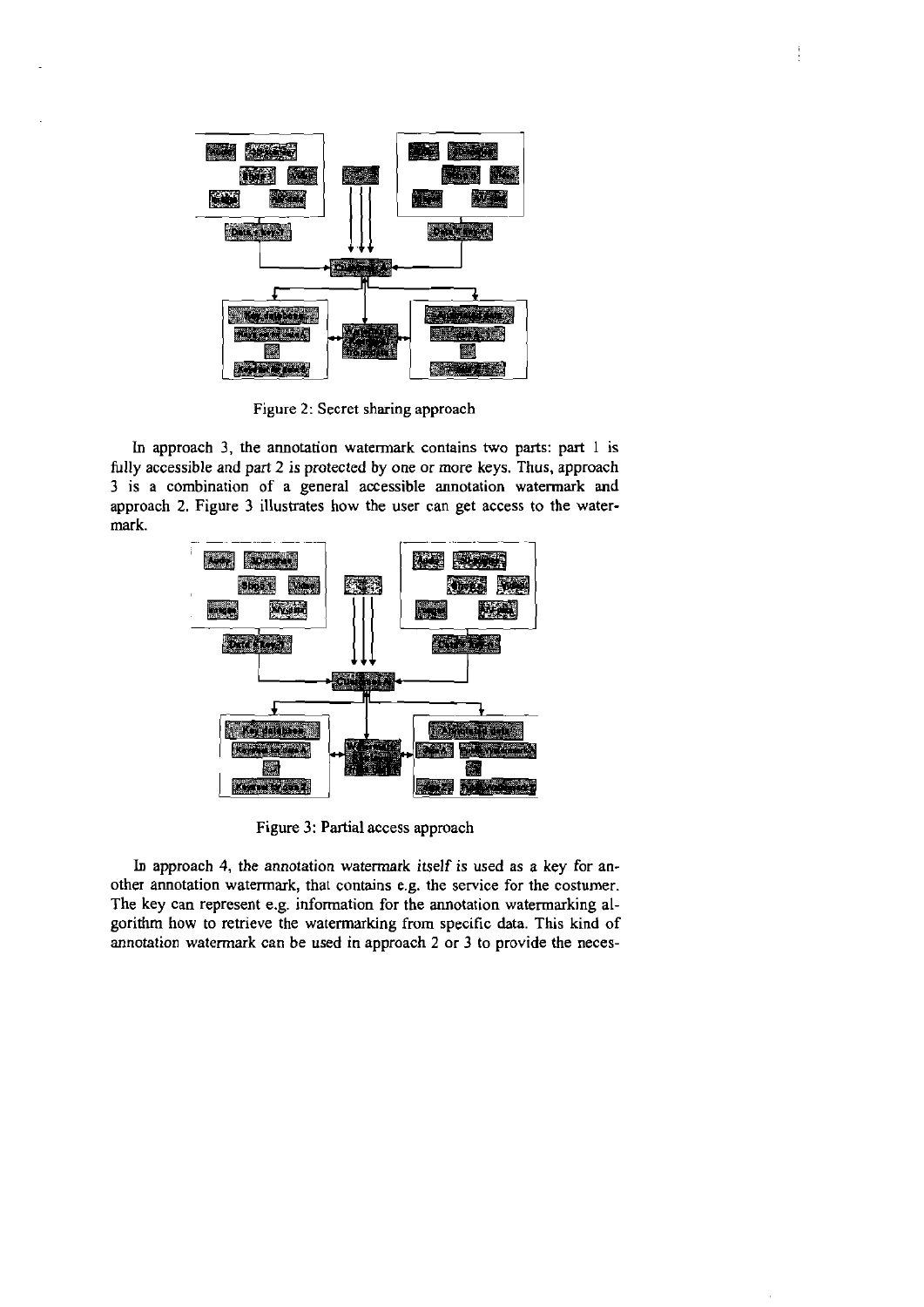sary keys. Here, the customer buys data with an annotation watermarking containing the key to access other annotation watermarks. The approach is shown in figure 4.



Figure 4: Key watermark approach

In the following, we describe mechanisms for approach 2, which can also be used in approach 3 and 4. Additionally, we describe some attacks and point out some counter-measures.

#### **4.1 Cryptographic solutions**

To realize approach  $2 -$  the secret sharing approach  $-$  watermarking techniques can be combined with cryptographical mechanism and organizational aspects. The main idea is to use a well-known cryptographic mechanisms called secret sharing scheme where data are shared into several (secret) parts. Here, a secret splitted into  $n$  parts can be shared between  $n$ parties. The characteristic of these schemes is that the original data can only be reconstmcted if and only if all **n** parts **are** known. There exist further secret sharing schemes like threshold sehemes [Sham79], where only at least *t* out of *n* parts (where  $t \le n$ ) need to be known to reconstruct the whole data. In the following, we will focus on the  $n$ -out-of-n approach where we need all parts. In our context, these parts are called partial keys.

Due to that, we split our data e.g. representing information about the costumer-service into  $n$  partial keys. These keys should be stored on different places: firstly, we store one partial key as a annotation watermark in an image. All other  $n-1$  partial keys are stored on other places – of course they can also be emhedded in annotation watermark, and perhaps also different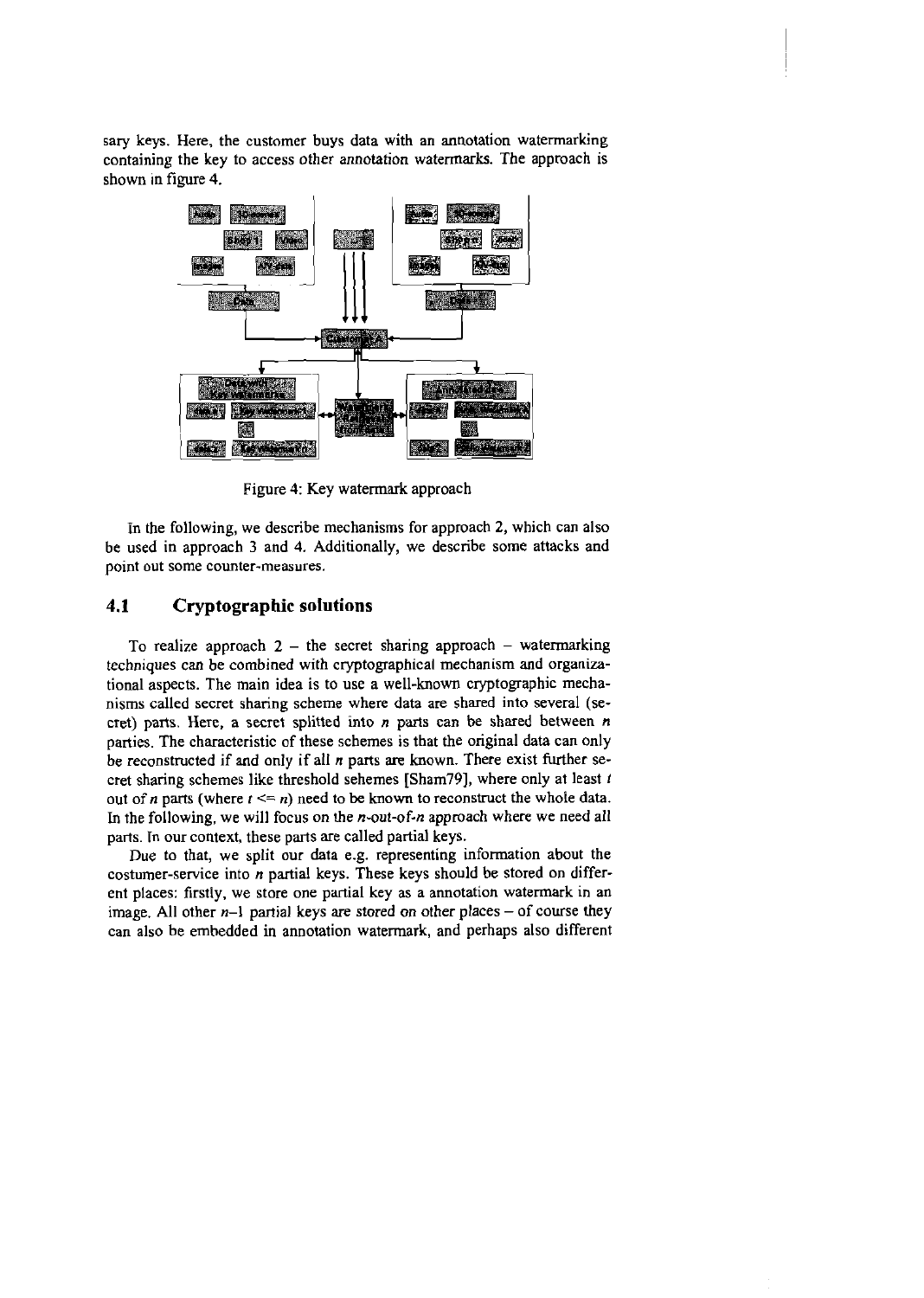storage media in such a way that this data is only available separately. This means, the mechanisms might also differ in the way how partial keys are made available. Depending on the application, it needs to be analyzed how many partial keys and how many different storage media are practicable. For the description of the basic idea, in the following we will only look at data splitted into two partial keys.

Because in M-Commerce a large number of costwners need to be addressed via a broadcast media (e.g. a newspaper), the annotation watermark represents one secret which is transported via the broadcast media. Therefore, a main requirement for annotation watermarks is that the embedded information is always identical. Otherwise, the application needs to provide different data for different users which can not **be** realized from the perspective of a broadcast application. The other part of the necessary information (e.g. second Part of the secret) is distributed via another way and might be stored on distinctive media. For instance, this secret data can be sold as an additional card concerning codes for access called access-code card. Those access codes can **be** presented e.g. by numbers or even barcodes, where a barcode-scanner **can** be connected with personal computer or a personal digital assistant (PDA), or even by other images also including watermarks which can be recognized by the camera. **If** the card together with the annotation watermark is processed by the dedicated application, the original data can be reconstructed by using both partial keys. Then, the user grants access to specific information or services.

#### **4.2 Example**

The following example concems approach 3, the partial access approach. We will point out the main proceeding and mechanisms by using two partial keys: A costumer buys a newspaper where the images of advertisements include annotation watermarks but also one partial key  $k_1$ . Using his personal computer, he Start the dedicated application and shows the watemmked image to the camera used by the application. The camera scans the image and hands it over to the application that detects the annotation watermark as well as the partial key  $k_1$ . By using the information provided by the annotation watermarks, the costumer gets connected to the dedicated internet page. The key  $k_1$  causes the application to show the costumer a message. This message concerns that he ean get value-added serviees by buying specific access-code cards.

Now, thc costumer visits a (even intemet-) shop where he can buy access-code cards. Here, he has to choose from different cards for different value-added services. He chooses one and pays for it.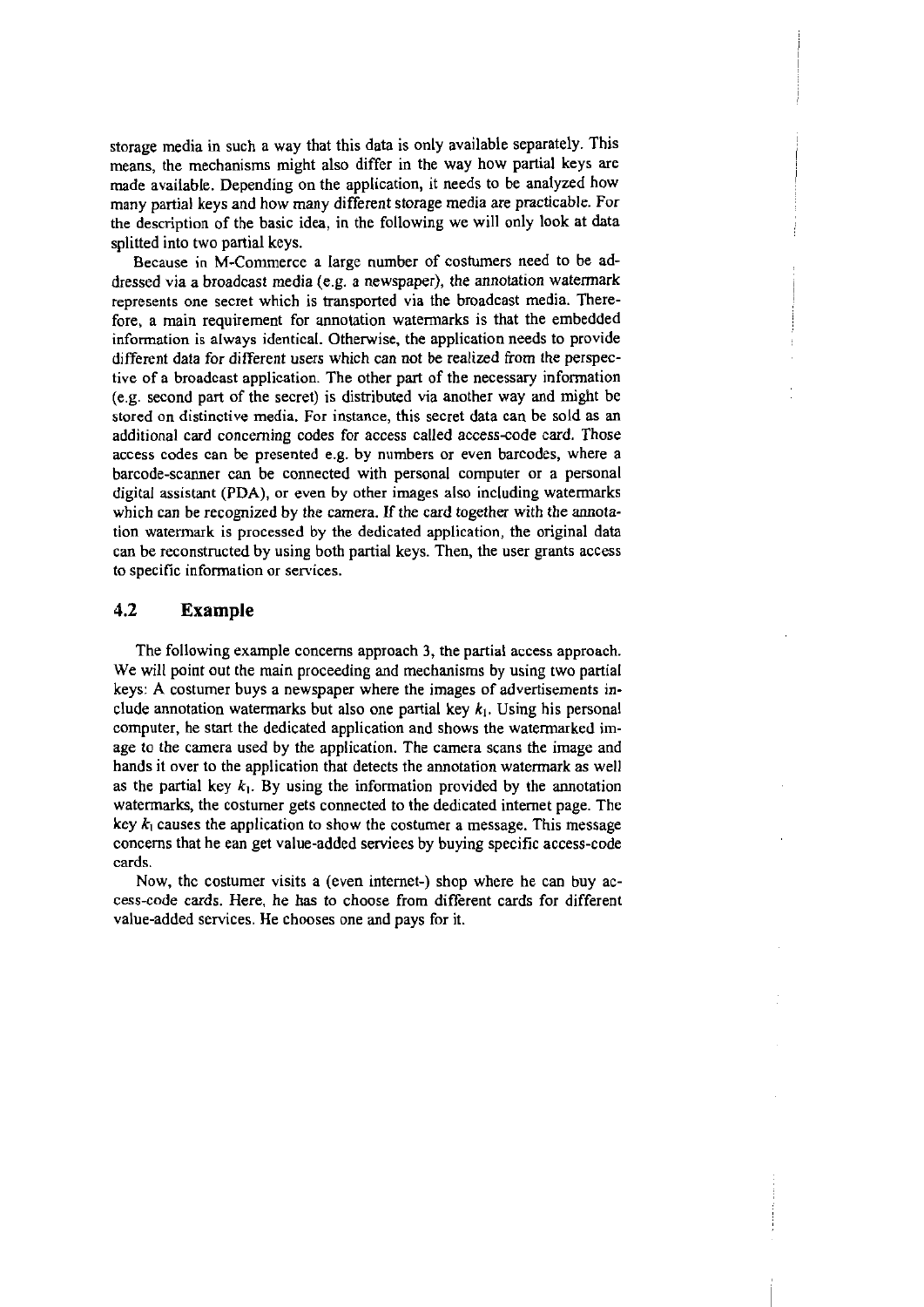Next time, the costumer additionally shows his purchased access-code card providing another partial key  $k_2$  for the specific service. This has to be done in an appropriate time window. Thus, the application reads the partial key  $k_2$  and computes  $I = f(k_1, k_2)$  by using the secret sharing scheme f. According to value I, the application grants access to the web-pages and the value-added services.

#### **4.3 Possible Attacks**

Initially, a value representing the access-right must be unique to a person who owns both the newspaper/image and the access code for additional data. This problem is easy to solve since the amount of possible values for secrets is large enough to prevent brute-force attacks.

Since access-codc cards together with the watermarked image can easily be copied or handed out to other persons, there is need for additional mechanisms to prevent such a misuse. First of all we can think of an (in some circumstances anonymous) registration where each User gets a unique registration number or registration data. This data can represent a third secret of a secret splitting scheme and therefore, the data can be used as an additional secret value within a secret sharing scheme.

Another solution to prevent misuse is that an access code can only be used once. Afier getting access to dedicated data, the access code gets invalid and thus, useless. This method might not be accepted by the costumer because he paid for the additional value. To avoid this, an additional (external) database provided by the dedicated company or even a trustworthy party might bc established for keeping track of transactions attacks (e.g. store already invalid access codes and check for misuse) and vulnerabilities resulting by Open issues. Of Course, this raises the question of how to ensure privacy protection of costumers - but this issue might be addressed with other methods.

A further solution to the problem mentioned above, is to change the access code by the company right afier the costumer used the code. This means that an access code is only used once (like a session code) and the costumer gets another code for his next access. This is quite similar to the application of transaction numbers (TAN) well known from E-Banking. The code can also be generated afier each session and then be transmitted to the costumer. This assumes, that the costumer must allow to receive specific data that must be stored on his Computer.

Finally, it needs to be determined how the application is set up, especially how many secrets are needed to support the access mechanisms for valueadded services.